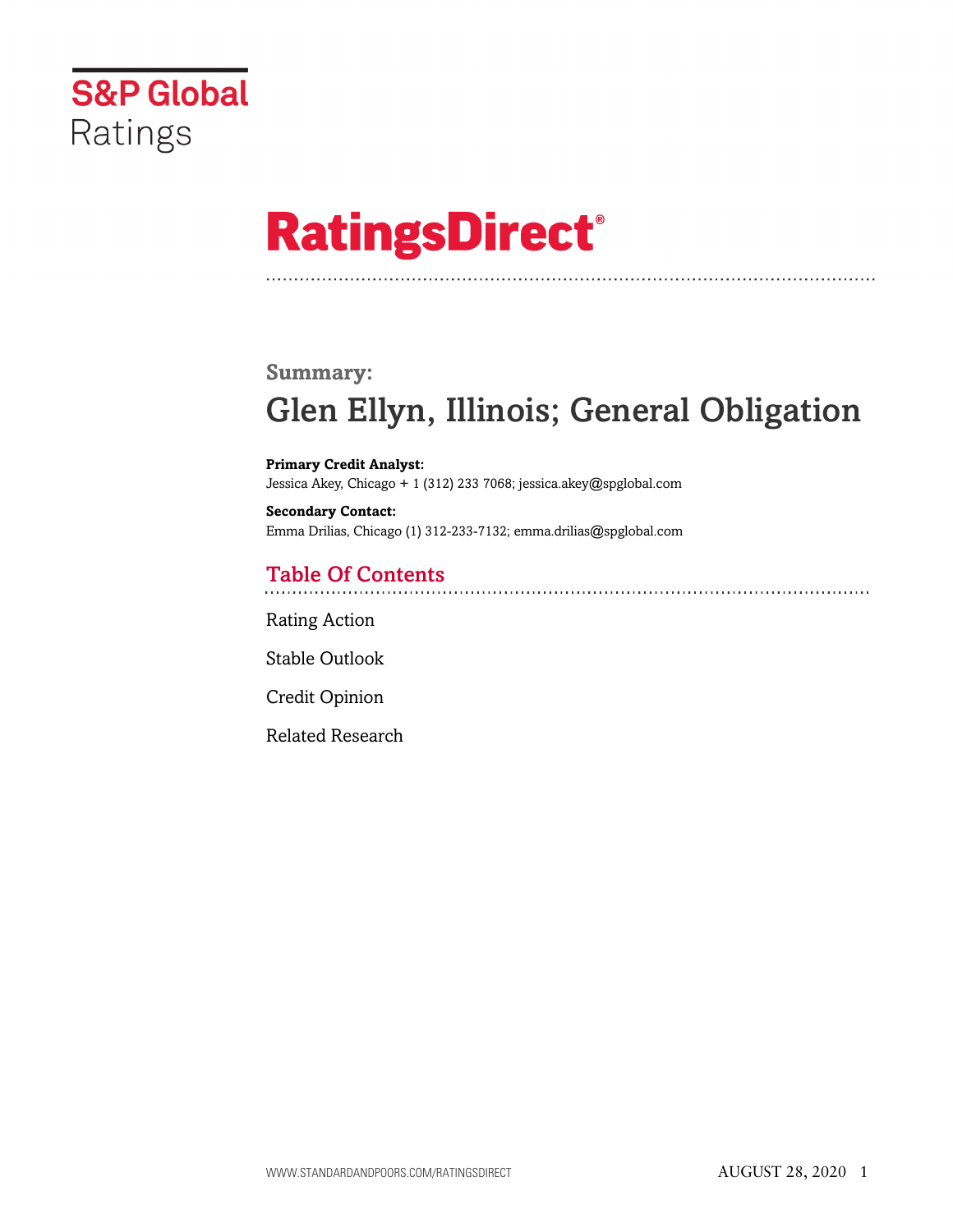# **Summary:** Glen Ellyn, Illinois; General Obligation

| AAA/Stable | <b>New</b> |
|------------|------------|
|            |            |
| AAA/Stable | Affirmed   |
|            |            |

# <span id="page-1-0"></span>Rating Action

S&P Global Ratings assigned its 'AAA' rating to Glen Ellyn, Ill.'s series 2020 general obligation (GO) bonds (\$8.73 million). At the same time, S&P Global Ratings affirmed its 'AAA' rating on the village's GO bonds outstanding. The outlook is stable.

The bonds are secured by the village's GO pledge and are payable from ad valorem taxes to be levied against all taxable property in the village without limitation as to rate or amount. Officials will use bond proceeds to finance the construction of a parking garage, facility improvements, street and streetscape improvements, and property acquisition.

Glen Ellyn's GO bonds are eligible to be rated above the sovereign because we believe the village can maintain better credit characteristics than the U.S. in a stress scenario. Under our criteria "Ratings Above The Sovereign: Corporate And Government Ratings—Methodology And Assumptions," published Nov. 19, 2013, on RatingsDirect, U.S. local governments are considered to have moderate sensitivity to country risk. Glen Ellyn's GO pledge secures the bonds; this severely limits the possibility of negative sovereign intervention in the payment of the debt or in the operations of the village. The institutional framework in the U.S. is predictable for local governments, allowing them significant autonomy and independent treasury management. In addition, Glen Ellyn's financial flexibility is demonstrated by its very strong general fund balance as a percentage of expenditures, as well as very strong liquidity.

# Credit overview

Although the scope of economic and financial challenges posed by COVID-19 remains to be seen, given the village's extremely high reserve levels and history of well-managed finances, in our opinion, Glen Ellyn is well positioned to navigate the possible impact of the pandemic in the short-to-medium term. The village embodies many of the typical characteristics of a 'AAA' rated issuer, has high wealth and incomes levels, and is also part of a broad and diverse metropolitan statistical area (MSA). The village expects a slight deficit in fiscal 2020, due to lower revenue collections because of social distancing restrictions, but we believe this will not have a material effect on its overall credit profile. The village relies primarily on residential property taxes, and has a sophisticated and knowledgeable management team that carefully monitors revenues and expenditures. Generally, our rating outlook time frame is up to two years. Given the current uncertainty around the pandemic, our view of the credit risks to the village are centered on the more immediate budget effects in 2020. (For additional information, see "The U.S. Faces A Longer And Slower Climb From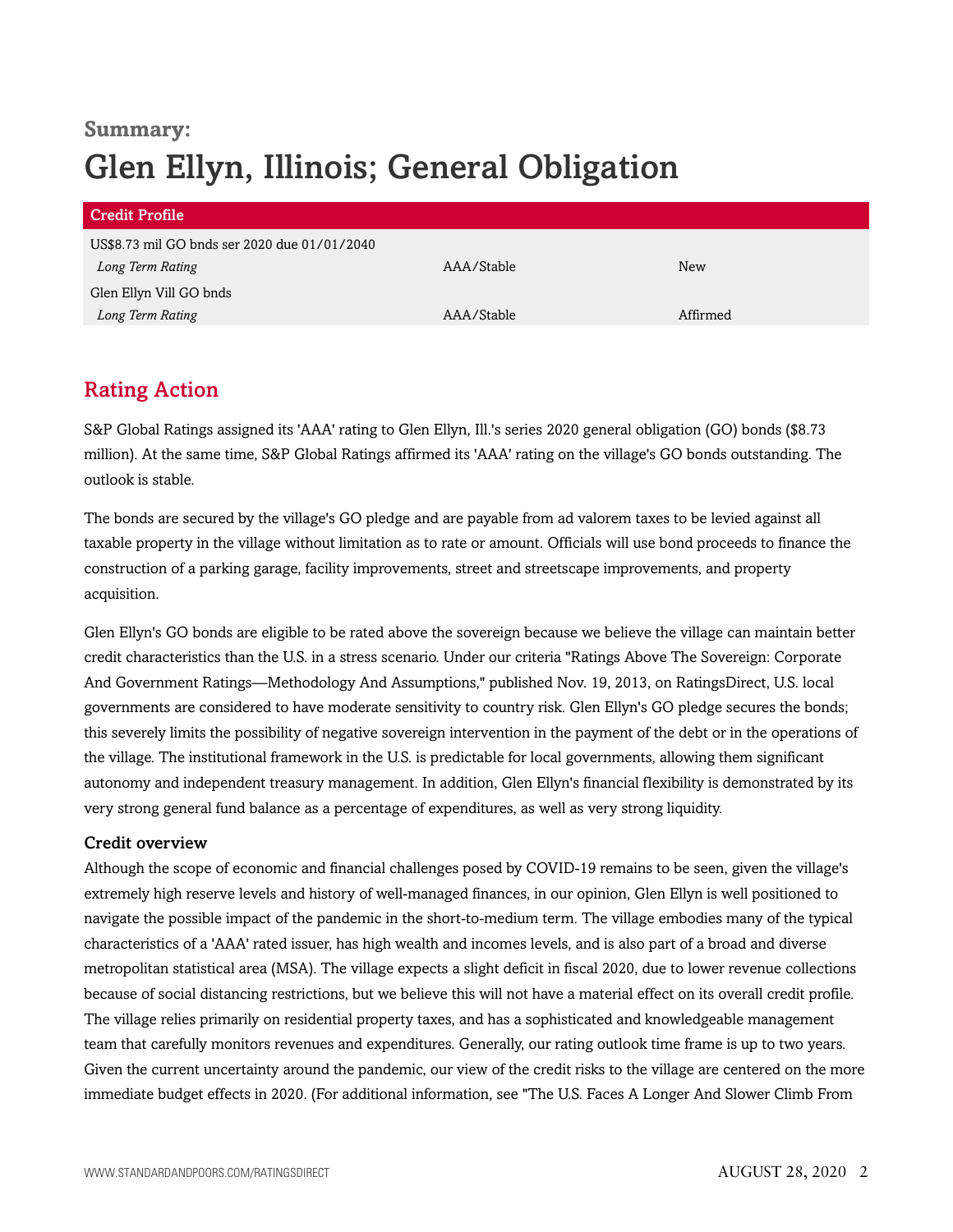The Bottom," published June 25, 2020.) Although Glen Ellyn's pension costs are large, we do not view them as an immediate pressure for the village; its net liability is lower than that of many of its regional peers, and due to its home-rule revenue flexibility, it will be able to manage the potentially elevated costs.

The 'AAA' rating reflects our view of the village's following credit characteristics:

- Very strong economy, with access to a broad and diverse MSA;
- Very strong management, with strong financial policies and practices under our Financial Management Assessment (FMA) methodology;
- Adequate budgetary performance, with operating surpluses in the general fund and at the total governmental fund level in fiscal 2019;
- Very strong budgetary flexibility, with an available fund balance in fiscal 2019 of 51% of operating expenditures;
- Very strong liquidity, with total government available cash at 2.0x total governmental fund expenditures and 27.0x governmental debt service, and access to external liquidity we consider strong;
- Weak debt and contingent liability profile, with debt service carrying charges at 7.4% of expenditures and net direct debt that is 101.0% of total governmental fund revenue, as well as low overall net debt at less than 3% of market value, but a large pension and other postemployment benefit (OPEB) obligation and the lack of a plan to sufficiently address the obligation; and
- Strong institutional framework score.

#### Environmental, social, and governance factors

The rating also incorporates our view of health and safety risks posed by COVID-19, which we consider social risk factors. Although the scope of economic and financial challenges posed by COVID-19 remains unknown, we believe a prolonged disruption could weaken the local economy. Absent COVID-19 implications, we consider the village's social risks to be in line with the sector standard. We also consider governance and environmental risks to be in line with our view of the sector as a whole.

# <span id="page-2-0"></span>Stable Outlook

#### Downside scenario

If Glen Ellyn substantially spends down its reserves, to a level that materially changes its credit profile, we could lower the rating. Additionally, if it's debt profile further weakens due to new-money debt issuance, or if there was an ongoing and substantial increase in the village's annual pension costs that we feel compromises its budgetary performance or flexibility, we could lower the rating. However, the village has historically relied more on cash funding its capital program and has taken steps to manage its pension liabilities.

# <span id="page-2-1"></span>Credit Opinion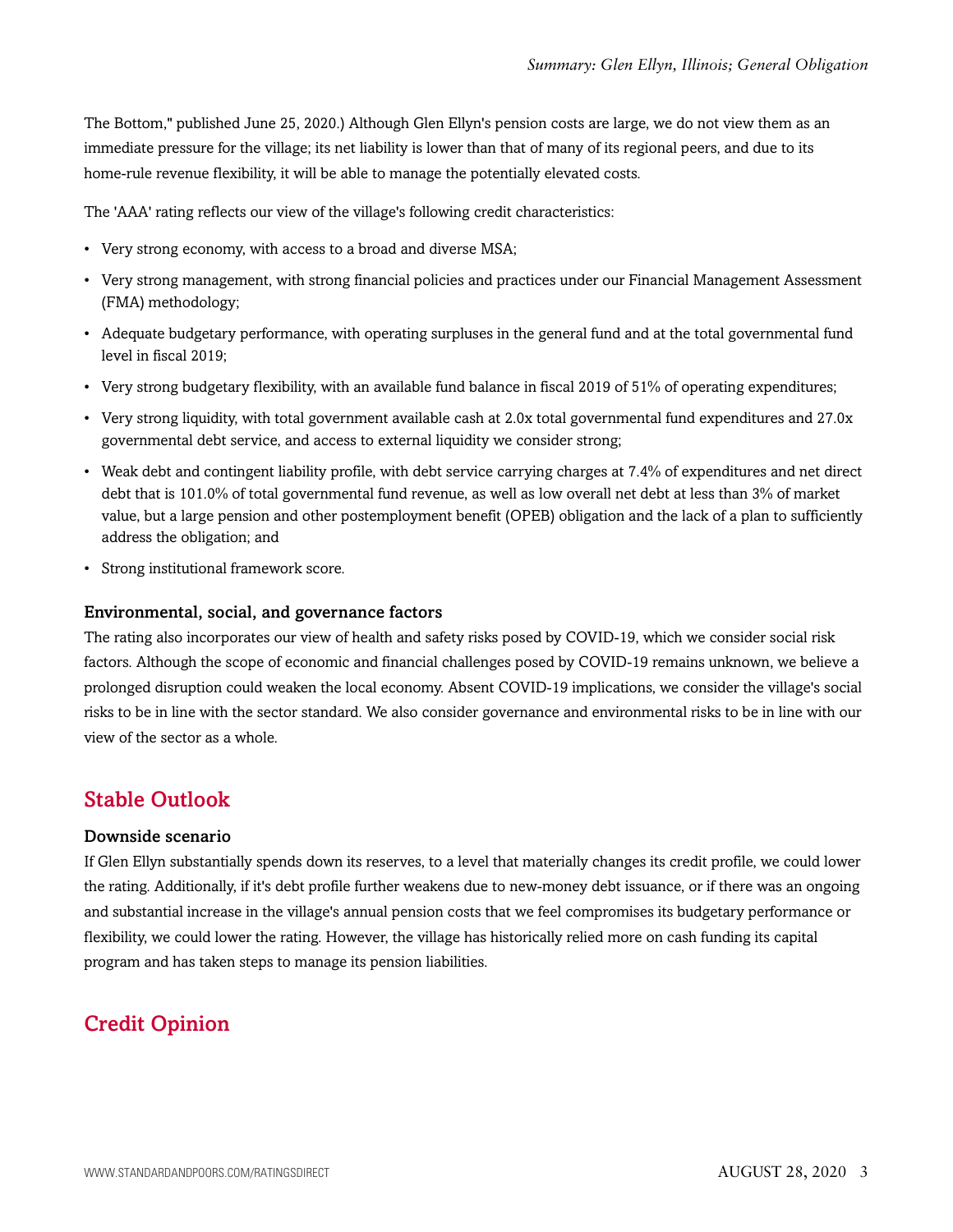## Very strong economy

We consider Glen Ellyn's economy very strong. The village, with an estimated population of 28,108, is in DuPage County in the Chicago-Naperville-Elgin, IL-IN-WI MSA, which we consider to be broad and diverse. The village has a projected per capita effective buying income of 174% of the national level and per capita market value of \$161,557. Overall, the village's market value grew by 2.0% over the past year to \$4.5 billion in 2020. The county unemployment rate was 2.9% in 2019.

Glen Ellyn is a home-rule unit of government in an affluent, primarily residential community located approximately 25 miles west of downtown Chicago. The village is just north of the Interstate-88 tollway and adjacent to Interstate-355; it is also linked to downtown Chicago via Metra commuter rail, all of which give residents relatively quick access to the broader Chicagoland area.

Management reports that disruption to the economy due to COVID-19 and the recession is concentrated in the village's retail and restaurant community; however, given that Glen Ellyn is largely residential (90%), we believe that a prolonged recession could affect it in the medium-to-long term. The village has demonstrated assessed value growth over the past five years and growth is expected to continue based on several newly opened businesses. Based on strong demand for building permits, village officials expect the residential market will see continued expansion. There remains ample room for new development, with 2,400 acres of land within the village's planning jurisdiction.

#### Very strong management

We view the village's management as very strong, with strong financial policies and practices under our FMA methodology, indicating financial practices are strong, well embedded, and likely sustainable.

Highlights include:

- Sound revenue and expenditure assumptions based on historic information as well as outside sources of information;
- Monthly budget-to-actual and quarterly investment reporting;
- Five-year financial projections updated annually and published with the annual budget;
- Five- and 10-year capital planning, with the five-year plan published with the annual budget;
- Formal investment and debt management policies;
- A debt management policy that restricts borrowing for operations, limits amortization, and includes other qualitative restrictions; and
- A formal general fund reserve policy of 30% of expenditures for cash flow and cushion against unexpected budget issues. The village also has reserve policies for other key funds.

## Adequate budgetary performance

Glen Ellyn's budgetary performance is adequate, in our opinion. The village had operating surpluses of 4.4% of expenditures in the general fund and of 13.9% across all governmental funds in fiscal 2019.

Although the village has consistently balanced operational results, we believe the pressures resulting from the pandemic and recession could pose budgetary challenges in the medium-to-long term for Glen Ellyn and all local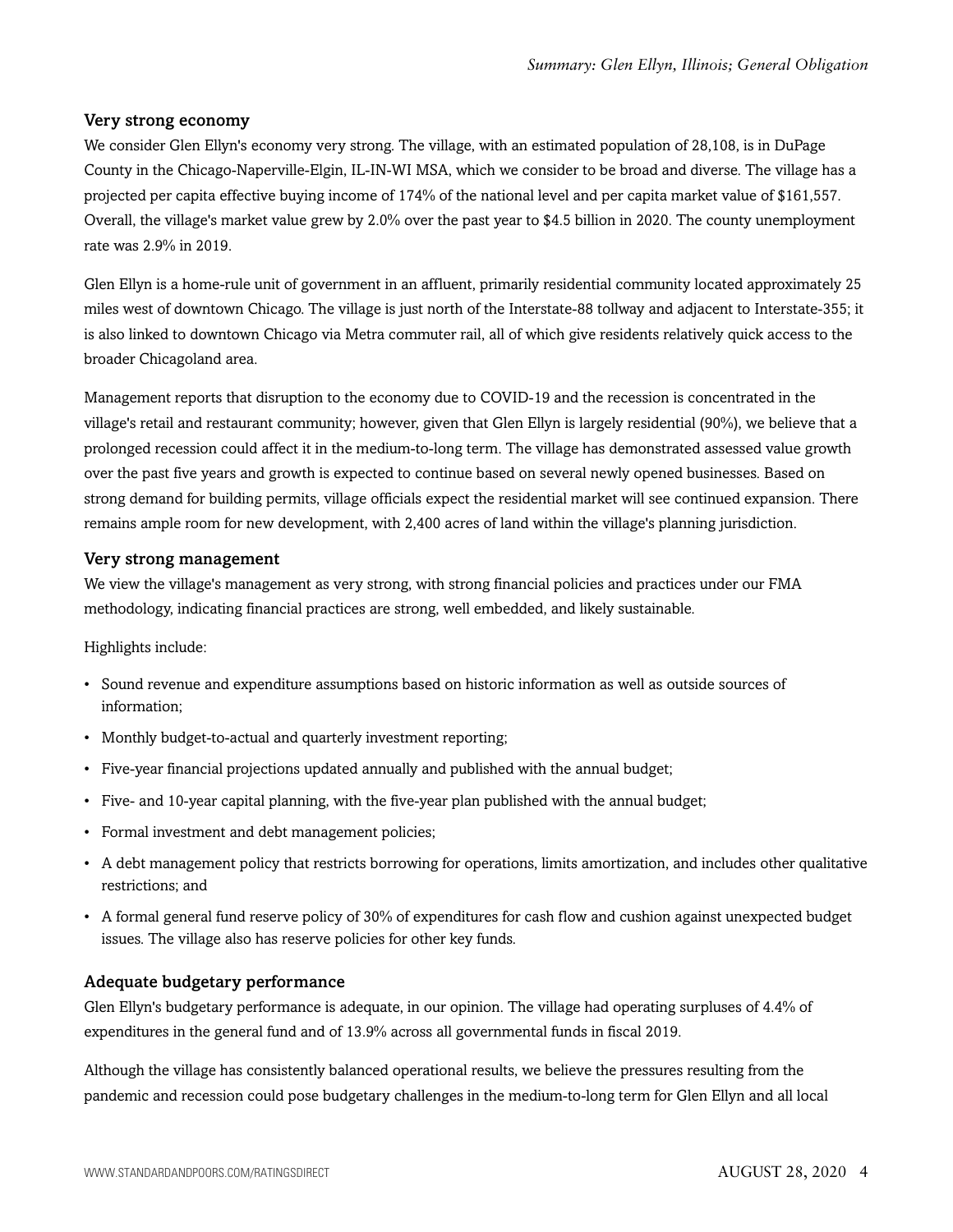governments nationwide. In our opinion, the fiscal 2020 expenditure cuts mitigate near-term pressure, and we think Glen Ellyn could absorb larger-than-anticipated reduced or delayed revenues and still maintain an adequate financial profile. Property taxes represent the largest revenue source (33%), followed by home rule and state share of sales tax (29%), and state share of income taxes (12%).

The fiscal 2020 (Dec. 31 year-end) budget called for a general fund surplus, but overall revenue is down 6% from the budget and expenditures are 5% over budget, and management is expecting a \$1.3 million deficit. This was minimized by \$1 million in expenditure cuts and \$1.5 million in federal aid from the Coronavirus Aid, Relief, and Economic Security Act. Property taxes for the first half of 2020 are collected, and while DuPage County is providing a payment grace period for certain property owners, based on collections received so far, the village has seen an immaterial amount of delays.

For our analysis of fiscal 2019, we added recurring transfers out of the general fund as expenditures. The fiscal 2019 results are fairly typical for the village, given its conservative budgeting practices.

## Very strong budgetary flexibility

Glen Ellyn's budgetary flexibility is very strong, in our view, with an available fund balance in fiscal 2019 of 51% of operating expenditures, or \$10.8 million. We expect the available fund balance will remain above 30% of expenditures for the current and next fiscal years, which we view as a positive credit factor.

Even with our forecast that the village's fund balance will decline by \$1.3 million in fiscal 2020, we still expect its general fund reserves to be very strong over the next year. The board is committed to staying within its fund balance policy of 30% of expenditures.

## Very strong liquidity

In our opinion, Glen Ellyn's liquidity is very strong, with total government available cash at 2.0x total governmental fund expenditures and 27.0x governmental debt service in 2019. In our view, the village has strong access to external liquidity if necessary.

We adjusted cash assets downward to reflect about \$7 million of unspent bond proceeds. The village has issued debt semi-frequently over the past two decades, which supports our view that it has strong access to capital markets for external liquidity if needed. The village has no alternative financing instruments and no contingent liabilities. We expect the village's liquidity position will remain very strong for the foreseeable future.

# Weak debt and contingent liability profile

In our view, Glen Ellyn's debt and contingent liability profile is weak. Total governmental fund debt service is 7.4% of total governmental fund expenditures, and net direct debt is 101.0% of total governmental fund revenue. Overall net debt is low at 2.0% of market value, which is, in our view, a positive credit factor.

The village does not have any debt issuance planned for the next two years.

In our opinion, a credit weakness is Glen Ellyn's large pension and OPEB obligation, without a plan in place that we think will sufficiently address the obligation. Glen Ellyn's combined required pension and actual OPEB contributions totaled 8.0% of total governmental fund expenditures in 2019. The village made 108% of its annual required pension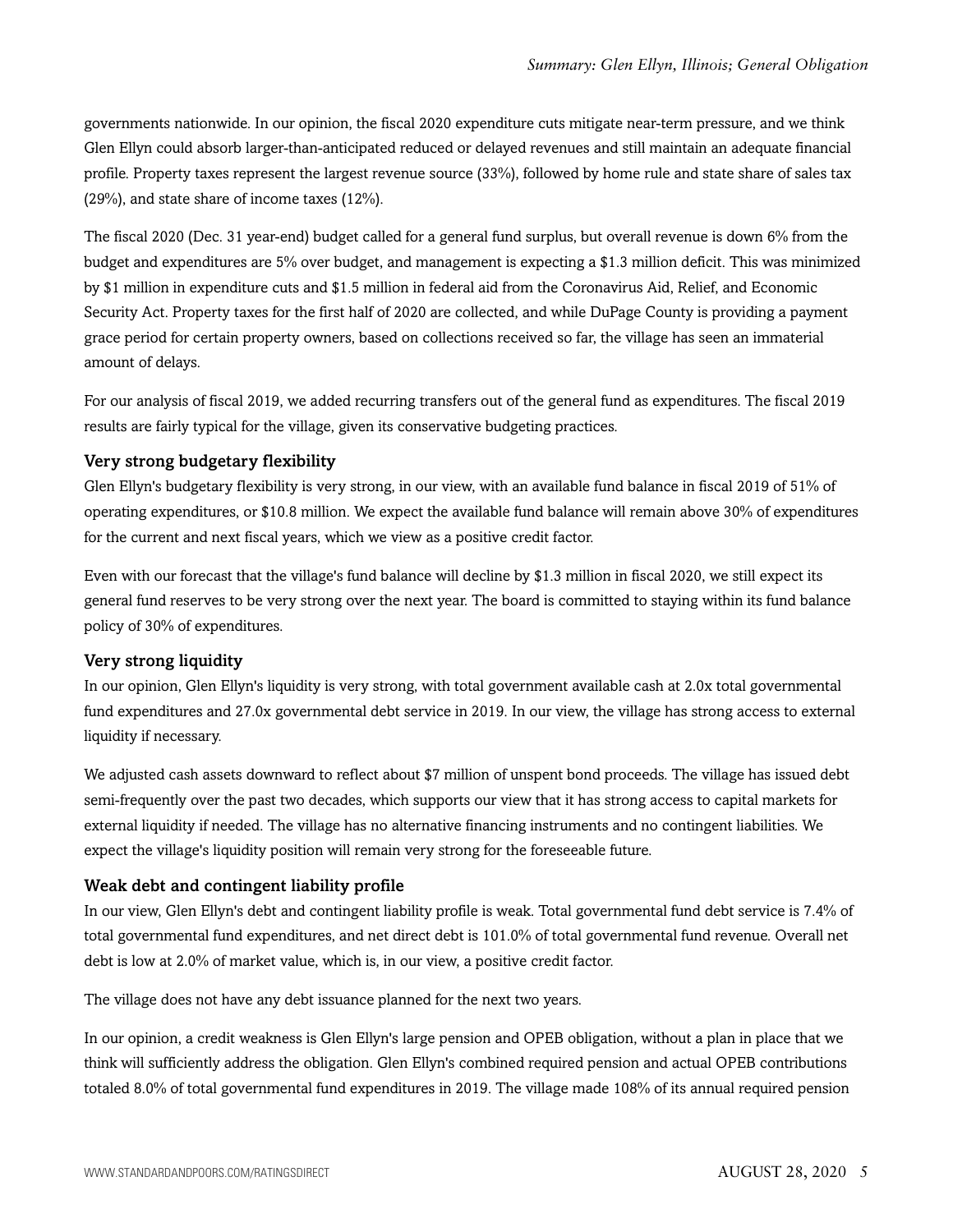contribution in 2019. The funded ratio of the largest pension plan is 60.4%.

Based on low-to-moderate funding for the police pension plan, and the magnitude of the village's net liability, we think pension costs will likely remain elevated and increase during the coming years.

Glen Ellyn contributes to the following defined-benefit pension plans:

- A single-employer police pension plan: 61% funded, with an employer net pension liability (NPL) of \$21.45 million as of Dec. 31, 2019; and
- Illinois Municipal Retirement Fund (IMRF), an agent multiple-employer plan: 99.5% funded, with an employer NPL of \$251,000 as of Dec. 31, 2019.

The police plan uses a 6.5% discount rate, which is above our 6.0% guideline and, along with the static mortality assumption, could lead to contribution volatility for the village. Glen Ellyn's actuarially determined contribution (ADC) is above the statutory level, reflecting a 100% funding goal by 2040. However, we view negatively the assumption of level percent of payroll amortization. In fiscal 2019, police pension plan contributions were 78% of our minimum funding progress metric, which we view neutrally, as contributions were almost adequate to make progress on paying down unfunded liabilities.

IMRF uses a 7.25% statewide discount rate, which is above our 6.0% guideline and could lead to contribution volatility for the village. Glen Ellyn pays its full ADC annually to IMRF, although it includes annual increases of 3.4%. In fiscal 2019, IMRF contributions were 105% of our minimum funding progress metric.

The village does not pay for retiree health care benefits.

#### Strong institutional framework

<span id="page-5-0"></span>The institutional framework score for Illinois home-rule cities and villages is strong.

# Related Research

- The COVID-19 Outbreak Weakens U.S. State And Local Government Credit Conditions, April 2, 2020
- Criteria Guidance: Assessing U.S. Public Finance Pension And Other Postemployment Obligations For GO Debt, Local Government GO Ratings, And State Ratings, Oct. 7, 2019
- Through The ESG Lens 2.0: A Deeper Dive Into U.S. Public Finance Credit Factors, April 28, 2020
- 2019 Update Of Institutional Framework For U.S. Local Governments

Certain terms used in this report, particularly certain adjectives used to express our view on rating relevant factors, have specific meanings ascribed to them in our criteria, and should therefore be read in conjunction with such criteria. Please see Ratings Criteria at www.standardandpoors.com for further information. Complete ratings information is available to subscribers of RatingsDirect at www.capitaliq.com. All ratings affected by this rating action can be found on S&P Global Ratings' public website at www.standardandpoors.com. Use the Ratings search box located in the left column.